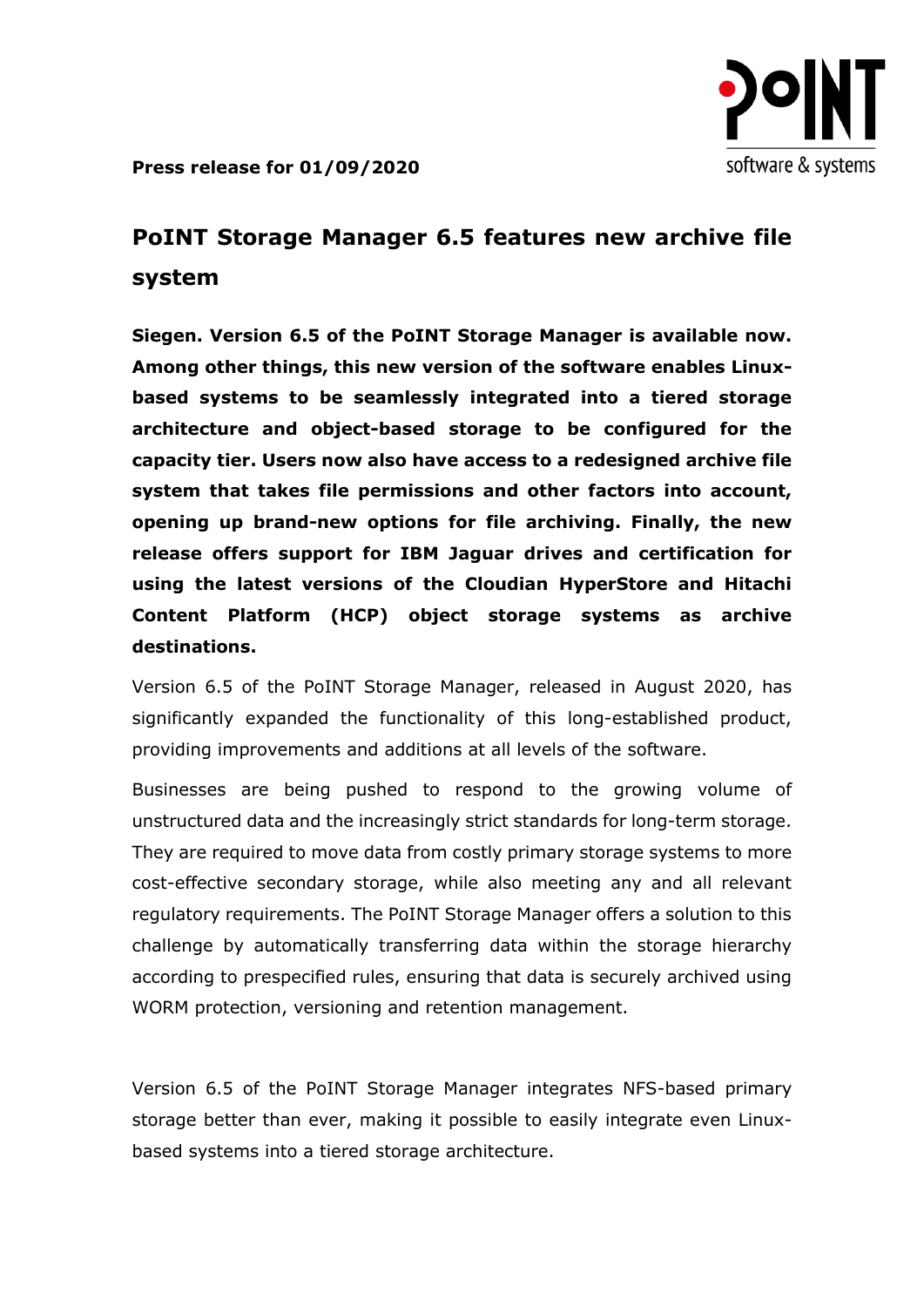

As well as file-based storage systems such as NAS, users can now also use object-based systems for tiered storage, including at the capacity tier.

With standard for archiving higher than ever, PoINT Storage Manager meets the challenge with a redesigned feature: a WORM-enabled archive file system that accounts for file permissions.

Aside from LTO drives, the new version also supports tape libraries, now including IBM 3592-series drives. With this innovation, PoINT is particularly targeting data center operators who have high standards for data storage, security and availability. Meanwhile, the latest versions of the Cloudian HyperStore and Hitachi Content Platform (HCP) object storage systems are also officially certified.



"Version 6.5 of the PoINT Storage Manager incorporates a wide range of requests from our customers," said Sebastian Klee, head of Marketing & Sales at PoINT Software & System GmbH. "This significantly expands the range of possible applications for our HSM/ILM and archiving software. Since its initial release in 2007, we have continued to add all kinds of new functionality. The